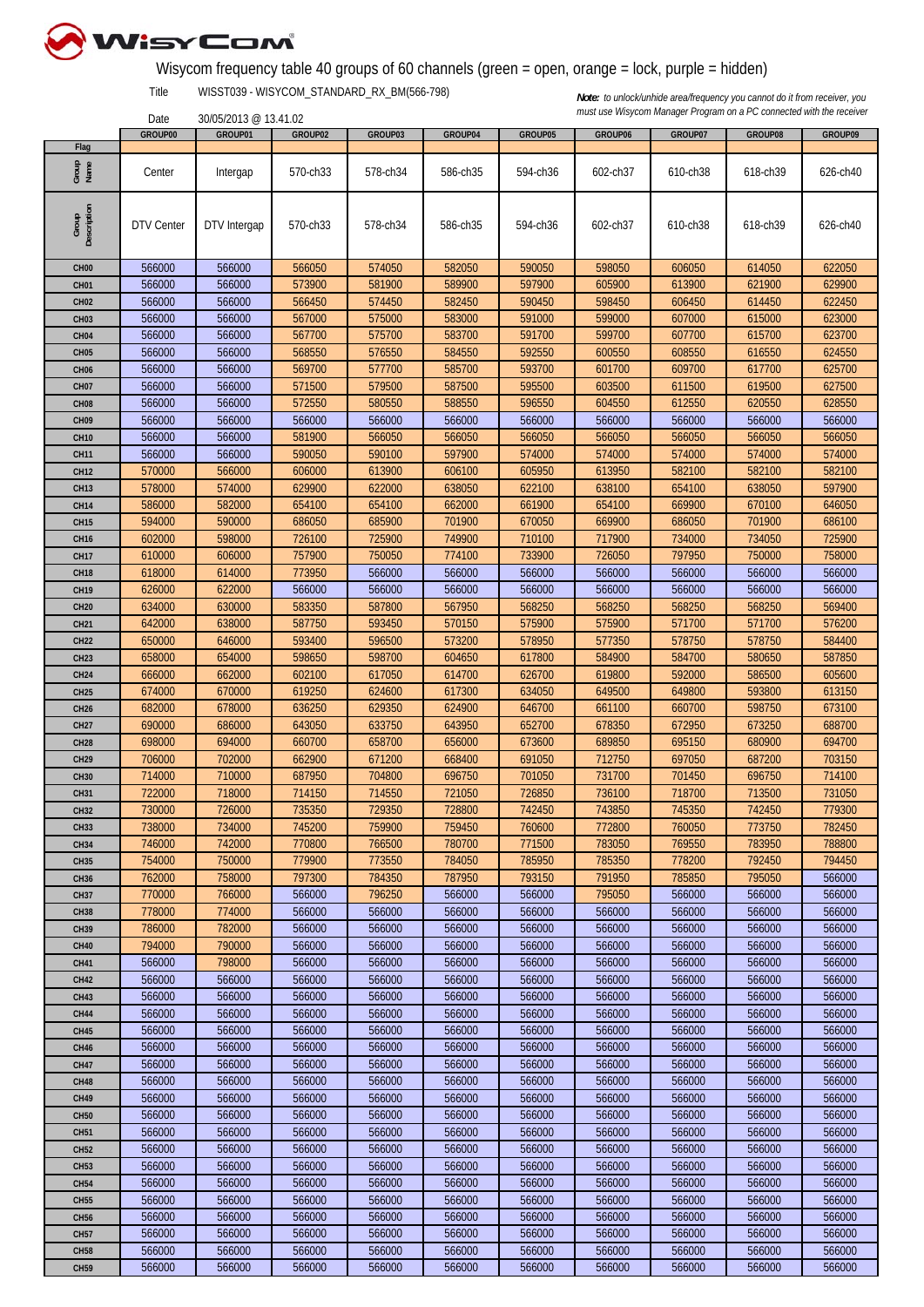

## Wisycom frequency table 40 groups of 60 channels (green = open, orange = lock, purple = hidden)

Title WISST039 - WISYCOM\_STANDARD\_RX\_BM(566-798)

30/05/2013 @ 13.41.02

|                      | GROUP10  | GROUP11  | GROUP12  | GROUP13  | GROUP14  | GROUP15  | GROUP16  | GROUP17  | GROUP18  | GROUP19  |
|----------------------|----------|----------|----------|----------|----------|----------|----------|----------|----------|----------|
| Flag                 |          |          |          |          |          |          |          |          |          |          |
| Group<br>Name        | 634-ch41 | 642-ch42 | 650-ch43 | 658-ch44 | 666-ch45 | 674-ch46 | 682-ch47 | 690-ch48 | 698-ch49 | 706-ch50 |
| Group<br>Description | 634-ch41 | 642-ch42 | 650-ch43 | 658-ch44 | 666-ch45 | 674-ch46 | 682-ch47 | 690-ch48 | 698-ch49 | 706-ch50 |
| CH <sub>00</sub>     | 630050   | 638050   | 646050   | 654050   | 662050   | 670050   | 678050   | 686050   | 694050   | 702050   |
| CH <sub>01</sub>     | 637900   | 645900   | 653900   | 661900   | 669900   | 677900   | 685900   | 693900   | 701900   | 709900   |
| CH <sub>02</sub>     | 630450   | 638450   | 646450   | 654450   | 662450   | 670450   | 678450   | 686450   | 694450   | 702450   |
| CH <sub>03</sub>     | 631000   | 639000   | 647000   | 655000   | 663000   | 671000   | 679000   | 687000   | 695000   | 703000   |
|                      |          |          |          |          |          |          |          |          |          |          |
| CH <sub>04</sub>     | 631700   | 639700   | 647700   | 655700   | 663700   | 671700   | 679700   | 687700   | 695700   | 703700   |
| CH <sub>05</sub>     | 632550   | 640550   | 648550   | 656550   | 664550   | 672550   | 680550   | 688550   | 696550   | 704550   |
| CH <sub>06</sub>     | 633700   | 641700   | 649700   | 657700   | 665700   | 673700   | 681700   | 689700   | 697700   | 705700   |
| <b>CH07</b>          | 635500   | 643500   | 651500   | 659500   | 667500   | 675500   | 683500   | 691500   | 699500   | 707500   |
| CH <sub>08</sub>     | 636550   | 644550   | 652550   | 660550   | 668550   | 676550   | 684550   | 692550   | 700550   | 708550   |
| CH <sub>09</sub>     | 566000   | 566000   | 566000   | 566000   | 566000   | 566000   | 566000   | 566000   | 566000   | 566000   |
| <b>CH10</b>          | 566050   | 566050   | 566050   | 566050   | 566050   | 566050   | 566050   | 566050   | 566050   | 566050   |
| <b>CH11</b>          | 574000   | 574000   | 574000   | 574000   | 574000   | 574000   | 574000   | 574000   | 574000   | 574000   |
| <b>CH12</b>          | 582100   | 582100   | 582100   | 582100   | 582100   | 582100   | 582100   | 582100   | 582100   | 582100   |
| <b>CH13</b>          | 597900   | 597900   | 597900   | 597900   | 597900   | 597900   | 597900   | 597900   | 597900   | 597900   |
| <b>CH14</b>          | 654050   | 606100   | 629900   | 606100   | 606100   | 606100   | 606100   | 606100   | 606100   | 606100   |
| <b>CH15</b>          | 669950   | 718100   | 686000   | 686000   | 694000   | 629900   | 653900   | 622000   | 622000   | 622000   |
| <b>CH16</b>          | 749900   | 734000   | 750050   | 750100   | 733900   | 726050   | 726050   | 742100   | 750100   | 758100   |
| <b>CH17</b>          | 758100   | 773900   | 790100   | 790050   | 766100   | 790100   | 742000   | 774050   | 797900   | 781900   |
|                      |          |          |          |          |          |          |          |          |          |          |
| <b>CH18</b>          | 566000   | 566000   | 566000   | 566000   | 566000   | 566000   | 566000   | 566000   | 566000   | 566000   |
| <b>CH19</b>          | 566000   | 566000   | 566000   | 566000   | 566000   | 566000   | 566000   | 566000   | 566000   | 566000   |
| <b>CH20</b>          | 568250   | 568250   | 568250   | 568250   | 568250   | 568250   | 569400   | 568250   | 568250   | 568250   |
| <b>CH21</b>          | 571700   | 575450   | 571700   | 571700   | 571700   | 571700   | 576200   | 571700   | 571700   | 571700   |
| <b>CH22</b>          | 578750   | 577350   | 578750   | 578750   | 578750   | 578750   | 583550   | 578750   | 578750   | 578750   |
| <b>CH23</b>          | 580650   | 584400   | 580650   | 586400   | 586400   | 580650   | 587850   | 580650   | 580650   | 580650   |
| <b>CH24</b>          | 586500   | 587950   | 586500   | 589450   | 589450   | 586500   | 591300   | 586500   | 586500   | 586500   |
| <b>CH25</b>          | 601450   | 600950   | 600950   | 595300   | 601450   | 590600   | 603050   | 590600   | 593250   | 590600   |
| <b>CH26</b>          | 606700   | 614650   | 610950   | 602550   | 608700   | 601450   | 612500   | 601800   | 601800   | 601450   |
| <b>CH27</b>          | 613050   | 626100   | 673800   | 609250   | 615000   | 611250   | 620050   | 611250   | 610200   | 611250   |
| <b>CH28</b>          | 675900   | 682150   | 692300   | 630750   | 624950   | 617600   | 626750   | 614800   | 613300   | 627950   |
| <b>CH29</b>          | 705250   | 691900   | 703900   | 639450   | 688150   | 640200   | 633050   | 632200   | 632050   | 637600   |
| <b>CH30</b>          | 715050   | 722400   | 707800   | 672500   | 708050   | 695350   | 643650   | 644250   | 645550   | 663550   |
| <b>CH31</b>          | 752950   | 727650   | 736300   | 691250   | 743250   | 716500   | 701300   | 722300   | 740200   | 727350   |
| <b>CH32</b>          | 768350   | 742750   | 760650   | 695150   | 772800   | 731000   | 757000   | 737450   | 760750   | 746600   |
|                      |          |          |          |          |          |          |          |          |          |          |
| <b>CH33</b>          | 781350   | 777350   | 764950   | 700300   | 780550   | 753900   | 767900   | 751150   | 770900   | 755000   |
| <b>CH34</b>          | 785950   | 788450   | 778150   | 767300   | 788100   | 782450   | 792750   | 788300   | 775850   | 775150   |
| <b>CH35</b>          | 790050   | 795250   | 781300   | 785950   | 797350   | 796050   | 796300   | 566000   | 784150   | 793150   |
| <b>CH36</b>          | 566000   | 566000   | 796500   | 797200   | 566000   | 566000   | 566000   | 566000   | 566000   | 566000   |
| <b>CH37</b>          | 566000   | 566000   | 566000   | 566000   | 566000   | 566000   | 566000   | 566000   | 566000   | 566000   |
| <b>CH38</b>          | 566000   | 566000   | 566000   | 566000   | 566000   | 566000   | 566000   | 566000   | 566000   | 566000   |
| <b>CH39</b>          | 566000   | 566000   | 566000   | 566000   | 566000   | 566000   | 566000   | 566000   | 566000   | 566000   |
| <b>CH40</b>          | 566000   | 566000   | 566000   | 566000   | 566000   | 566000   | 566000   | 566000   | 566000   | 566000   |
| <b>CH41</b>          | 566000   | 566000   | 566000   | 566000   | 566000   | 566000   | 566000   | 566000   | 566000   | 566000   |
| <b>CH42</b>          | 566000   | 566000   | 566000   | 566000   | 566000   | 566000   | 566000   | 566000   | 566000   | 566000   |
| <b>CH43</b>          | 566000   | 566000   | 566000   | 566000   | 566000   | 566000   | 566000   | 566000   | 566000   | 566000   |
| <b>CH44</b>          | 566000   | 566000   | 566000   | 566000   | 566000   | 566000   | 566000   | 566000   | 566000   | 566000   |
| <b>CH45</b>          | 566000   | 566000   | 566000   | 566000   | 566000   | 566000   | 566000   | 566000   | 566000   | 566000   |
| <b>CH46</b>          | 566000   | 566000   | 566000   | 566000   | 566000   | 566000   | 566000   | 566000   | 566000   | 566000   |
| <b>CH47</b>          | 566000   | 566000   | 566000   | 566000   | 566000   | 566000   | 566000   | 566000   | 566000   | 566000   |
| <b>CH48</b>          | 566000   | 566000   | 566000   | 566000   | 566000   | 566000   | 566000   | 566000   | 566000   | 566000   |
| <b>CH49</b>          | 566000   | 566000   | 566000   | 566000   | 566000   | 566000   | 566000   | 566000   | 566000   | 566000   |
|                      |          |          |          |          |          |          |          |          |          |          |
| <b>CH50</b>          | 566000   | 566000   | 566000   | 566000   | 566000   | 566000   | 566000   | 566000   | 566000   | 566000   |
| <b>CH51</b>          | 566000   | 566000   | 566000   | 566000   | 566000   | 566000   | 566000   | 566000   | 566000   | 566000   |
| <b>CH52</b>          | 566000   | 566000   | 566000   | 566000   | 566000   | 566000   | 566000   | 566000   | 566000   | 566000   |
| <b>CH53</b>          | 566000   | 566000   | 566000   | 566000   | 566000   | 566000   | 566000   | 566000   | 566000   | 566000   |
| <b>CH54</b>          | 566000   | 566000   | 566000   | 566000   | 566000   | 566000   | 566000   | 566000   | 566000   | 566000   |
| <b>CH55</b>          | 566000   | 566000   | 566000   | 566000   | 566000   | 566000   | 566000   | 566000   | 566000   | 566000   |
| <b>CH56</b>          | 566000   | 566000   | 566000   | 566000   | 566000   | 566000   | 566000   | 566000   | 566000   | 566000   |
| <b>CH57</b>          | 566000   | 566000   | 566000   | 566000   | 566000   | 566000   | 566000   | 566000   | 566000   | 566000   |
| <b>CH58</b>          | 566000   | 566000   | 566000   | 566000   | 566000   | 566000   | 566000   | 566000   | 566000   | 566000   |
| <b>CH59</b>          | 566000   | 566000   | 566000   | 566000   | 566000   | 566000   | 566000   | 566000   | 566000   | 566000   |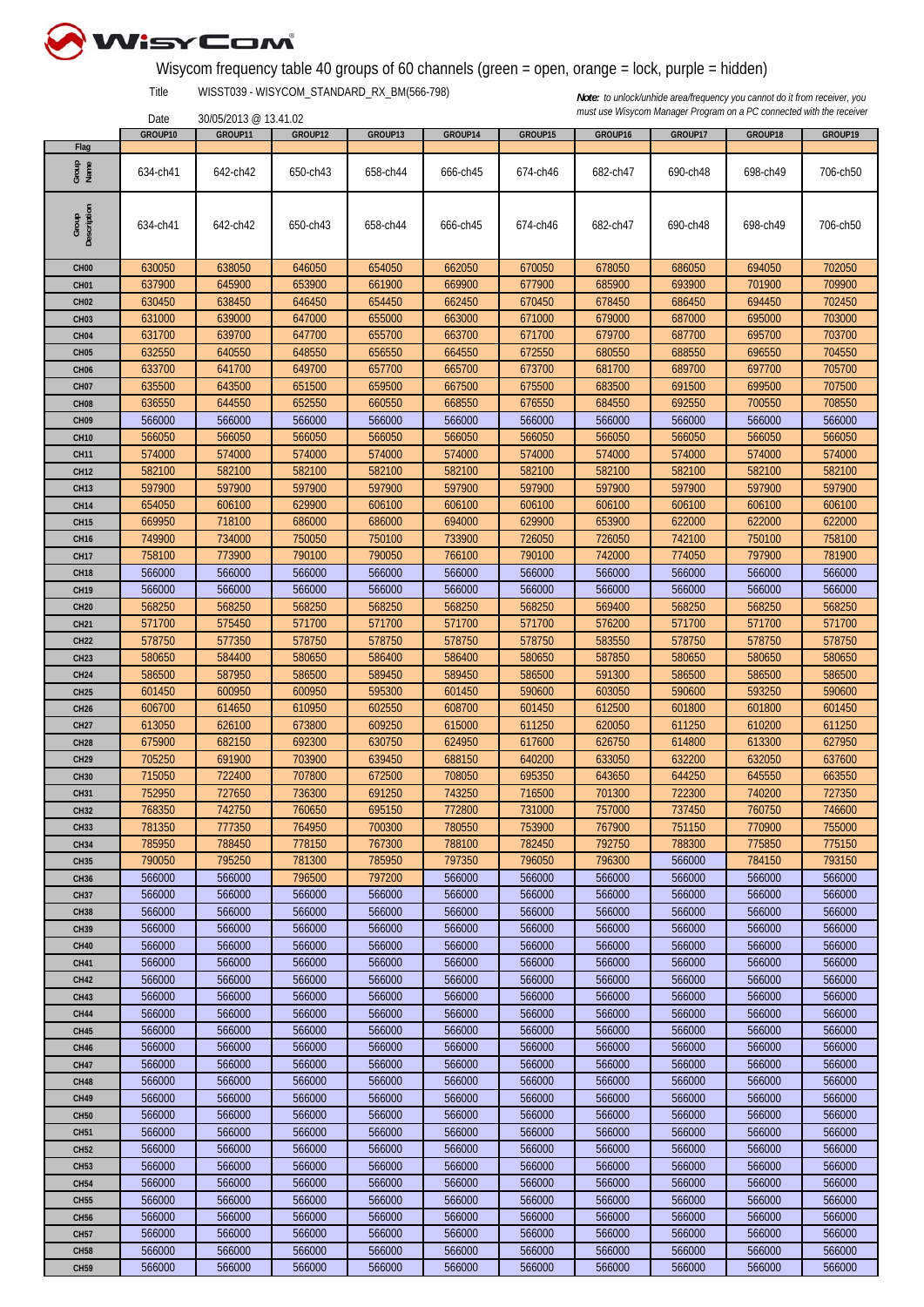

## Wisycom frequency table 40 groups of 60 channels (green = open, orange = lock, purple = hidden)

Title WISST039 - WISYCOM\_STANDARD\_RX\_BM(566-798)

30/05/2013 @ 13.41.02

|                      | GROUP20  | GROUP21  | GROUP22  | GROUP23  | GROUP24  | GROUP25  | GROUP26  | GROUP27  | GROUP28  | GROUP29  |
|----------------------|----------|----------|----------|----------|----------|----------|----------|----------|----------|----------|
| Flag                 |          |          |          |          |          |          |          |          |          |          |
| Group<br>Name        | 714-ch51 | 722-ch52 | 730-ch53 | 738-ch54 | 746-ch55 | 754-ch56 | 762-ch57 | 770-ch58 | 778-ch59 | 786-ch60 |
| Description<br>Group | 714-ch51 | 722-ch52 | 730-ch53 | 738-ch54 | 746-ch55 | 754-ch56 | 762-ch57 | 770-ch58 | 778-ch59 | 786-ch60 |
| CH <sub>00</sub>     | 710050   | 718050   | 726050   | 734050   | 742050   | 750050   | 758050   | 766050   | 774050   | 782050   |
| <b>CH01</b>          | 717900   | 725900   | 733900   | 741900   | 749900   | 757900   | 765900   | 773900   | 781900   | 789900   |
| <b>CH02</b>          | 710450   | 718450   | 726450   | 734450   | 742450   | 750450   | 758450   | 766450   | 774450   | 782450   |
| CH <sub>03</sub>     | 711000   | 719000   | 727000   | 735000   | 743000   | 751000   | 759000   | 767000   | 775000   | 783000   |
|                      |          |          |          |          |          |          |          |          |          |          |
| CH <sub>04</sub>     | 711700   | 719700   | 727700   | 735700   | 743700   | 751700   | 759700   | 767700   | 775700   | 783700   |
| CH <sub>05</sub>     | 712550   | 720550   | 728550   | 736550   | 744550   | 752550   | 760550   | 768550   | 776550   | 784550   |
| <b>CH06</b>          | 713700   | 721700   | 729700   | 737700   | 745700   | 753700   | 761700   | 769700   | 777700   | 785700   |
| CH <sub>07</sub>     | 715500   | 723500   | 731500   | 739500   | 747500   | 755500   | 763500   | 771500   | 779500   | 787500   |
| <b>CH08</b>          | 716550   | 724550   | 732550   | 740550   | 748550   | 756550   | 764550   | 772550   | 780550   | 788550   |
| CH <sub>09</sub>     | 566000   | 566000   | 566000   | 566000   | 566000   | 566000   | 566000   | 566000   | 566000   | 566000   |
| <b>CH10</b>          | 566050   | 566050   | 566050   | 566050   | 566050   | 566050   | 566050   | 566050   | 566050   | 566050   |
| <b>CH11</b>          | 574000   | 574000   | 574000   | 574000   | 574000   | 574000   | 574000   | 574000   | 574000   | 574000   |
| <b>CH12</b>          | 582100   | 582100   | 582100   | 582100   | 582100   | 582100   | 582100   | 582100   | 582100   | 582100   |
| <b>CH13</b>          | 597900   | 597900   | 597900   | 597900   | 597900   | 597900   | 597900   | 597900   | 597900   | 597900   |
| <b>CH14</b>          | 606100   | 606100   | 606100   | 606100   | 606100   | 606100   | 606100   | 606100   | 606100   | 606100   |
| <b>CH15</b>          | 622000   | 622000   | 622000   | 622000   | 622000   | 622000   | 622000   | 622000   | 622000   | 622000   |
| <b>CH16</b>          | 678100   | 686100   | 694100   | 702100   | 653950   | 653950   | 653950   | 653950   | 653950   | 653950   |
|                      |          |          |          |          |          |          |          |          |          |          |
| <b>CH17</b>          | 781900   | 774100   | 789950   | 790100   | 566000   | 566000   | 566000   | 694100   | 702050   | 717900   |
| <b>CH18</b>          | 566000   | 797900   | 566000   | 566000   | 566000   | 566000   | 566000   | 566000   | 566000   | 566000   |
| <b>CH19</b>          | 566000   | 566000   | 566000   | 566000   | 566000   | 566000   | 566000   | 566000   | 566000   | 566000   |
| <b>CH20</b>          | 568250   | 568250   | 568250   | 568250   | 568250   | 568250   | 568250   | 568250   | 568250   | 568250   |
| <b>CH21</b>          | 575450   | 575450   | 575450   | 575450   | 571700   | 571700   | 571700   | 571700   | 571700   | 571700   |
| <b>CH22</b>          | 577350   | 577350   | 577350   | 577350   | 578750   | 578750   | 578750   | 578750   | 578750   | 578750   |
| <b>CH23</b>          | 584400   | 584400   | 584400   | 584400   | 580650   | 580650   | 580650   | 580650   | 580650   | 580650   |
| <b>CH24</b>          | 587950   | 587950   | 587950   | 587950   | 586500   | 586500   | 586500   | 586500   | 586500   | 586500   |
| <b>CH25</b>          | 600950   | 600950   | 600950   | 600950   | 590600   | 590600   | 590600   | 590600   | 590600   | 590600   |
| <b>CH26</b>          | 610500   | 610500   | 608700   | 608700   | 601450   | 601450   | 601450   | 601450   | 601450   | 601450   |
| CH <sub>27</sub>     | 618100   | 618100   | 614650   | 614650   | 611250   | 611250   | 611250   | 611250   | 611250   | 611250   |
| <b>CH28</b>          | 625450   | 625450   | 625150   | 625150   | 618900   | 618900   | 618900   | 626300   | 618900   | 618900   |
| <b>CH29</b>          | 630400   | 631850   | 634650   | 634650   | 627950   | 627950   | 627950   | 633050   | 627950   | 627950   |
|                      | 637150   | 637100   | 639900   | 639250   | 634250   | 634250   | 634250   | 640700   | 634250   | 634250   |
| <b>CH30</b>          |          |          |          |          |          |          |          |          |          |          |
| <b>CH31</b>          | 651350   | 764050   | 649750   | 648850   | 645300   | 645300   | 645300   | 663150   | 645550   | 645300   |
| <b>CH32</b>          | 754250   | 782700   | 690000   | 666900   | 674000   | 663200   | 664550   | 677400   | 665550   | 662250   |
| <b>CH33</b>          | 756850   | 786800   | 708750   | 698000   | 678950   | 676100   | 678950   | 710300   | 676500   | 669000   |
| <b>CH34</b>          | 769050   | 791100   | 756000   | 724300   | 715200   | 687400   | 690100   | 722350   | 688450   | 688850   |
| <b>CH35</b>          | 796400   | 566000   | 785350   | 780050   | 781450   | 780350   | 736850   | 739200   | 730600   | 736950   |
| <b>CH36</b>          | 566000   | 566000   | 797600   | 566000   | 792050   | 794500   | 797450   | 789600   | 750700   | 758650   |
| <b>CH37</b>          | 566000   | 566000   | 566000   | 566000   | 566000   | 566000   | 566000   | 566000   | 566000   | 758650   |
| <b>CH38</b>          | 566000   | 566000   | 566000   | 566000   | 566000   | 566000   | 566000   | 566000   | 566000   | 566000   |
| <b>CH39</b>          | 566000   | 566000   | 566000   | 566000   | 566000   | 566000   | 566000   | 566000   | 566000   | 566000   |
| <b>CH40</b>          | 566000   | 566000   | 566000   | 566000   | 566000   | 566000   | 566000   | 566000   | 566000   | 566000   |
| <b>CH41</b>          | 566000   | 566000   | 566000   | 566000   | 566000   | 566000   | 566000   | 566000   | 566000   | 566000   |
| <b>CH42</b>          | 566000   | 566000   | 566000   | 566000   | 566000   | 566000   | 566000   | 566000   | 566000   | 566000   |
| <b>CH43</b>          | 566000   | 566000   | 566000   | 566000   | 566000   | 566000   | 566000   | 566000   | 566000   | 566000   |
| <b>CH44</b>          | 566000   | 566000   | 566000   | 566000   | 566000   | 566000   | 566000   | 566000   | 566000   | 566000   |
| <b>CH45</b>          | 566000   | 566000   | 566000   | 566000   | 566000   | 566000   | 566000   | 566000   | 566000   | 566000   |
|                      |          |          |          |          |          |          |          |          |          |          |
| <b>CH46</b>          | 566000   | 566000   | 566000   | 566000   | 566000   | 566000   | 566000   | 566000   | 566000   | 566000   |
| <b>CH47</b>          | 566000   | 566000   | 566000   | 566000   | 566000   | 566000   | 566000   | 566000   | 566000   | 566000   |
| <b>CH48</b>          | 566000   | 566000   | 566000   | 566000   | 566000   | 566000   | 566000   | 566000   | 566000   | 566000   |
| <b>CH49</b>          | 566000   | 566000   | 566000   | 566000   | 566000   | 566000   | 566000   | 566000   | 566000   | 566000   |
| <b>CH50</b>          | 566000   | 566000   | 566000   | 566000   | 566000   | 566000   | 566000   | 566000   | 566000   | 566000   |
| <b>CH51</b>          | 566000   | 566000   | 566000   | 566000   | 566000   | 566000   | 566000   | 566000   | 566000   | 566000   |
| <b>CH52</b>          | 566000   | 566000   | 566000   | 566000   | 566000   | 566000   | 566000   | 566000   | 566000   | 566000   |
| <b>CH53</b>          | 566000   | 566000   | 566000   | 566000   | 566000   | 566000   | 566000   | 566000   | 566000   | 566000   |
| <b>CH54</b>          | 566000   | 566000   | 566000   | 566000   | 566000   | 566000   | 566000   | 566000   | 566000   | 566000   |
| <b>CH55</b>          | 566000   | 566000   | 566000   | 566000   | 566000   | 566000   | 566000   | 566000   | 566000   | 566000   |
| <b>CH56</b>          | 566000   | 566000   | 566000   | 566000   | 566000   | 566000   | 566000   | 566000   | 566000   | 566000   |
| <b>CH57</b>          | 566000   | 566000   | 566000   | 566000   | 566000   | 566000   | 566000   | 566000   | 566000   | 566000   |
|                      |          |          |          |          |          |          |          |          |          |          |
| <b>CH58</b>          | 566000   | 566000   | 566000   | 566000   | 566000   | 566000   | 566000   | 566000   | 566000   | 566000   |
| <b>CH59</b>          | 566000   | 566000   | 566000   | 566000   | 566000   | 566000   | 566000   | 566000   | 566000   | 566000   |